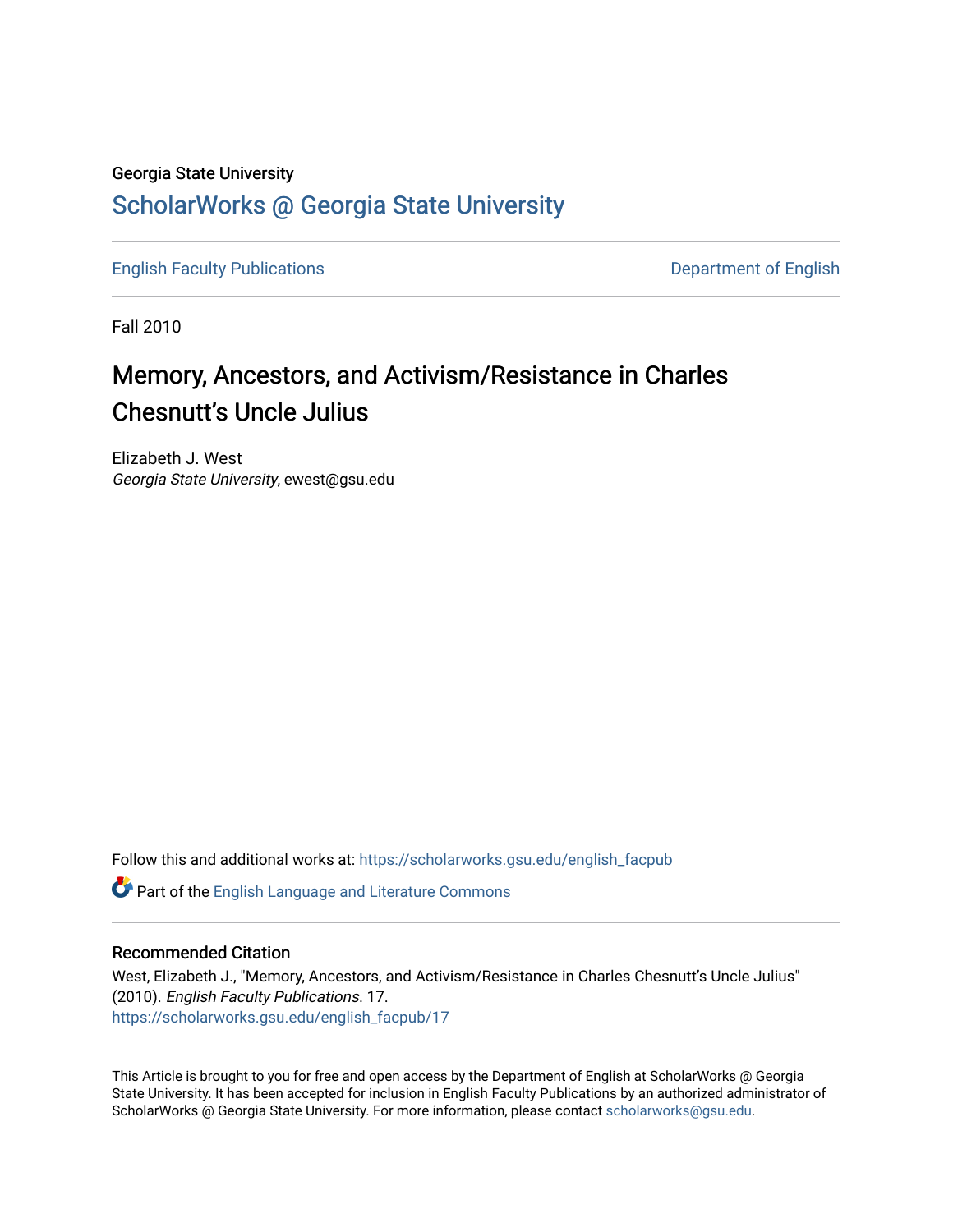Memory, Ancestors, and Activism/Resistance in Charles Chesnutt's Uncle Julius Elizabeth J. West

#### **I. MEMORY AND ANCESTORS IN AFRICAN COSMOLOGY**

In general, readers recognize Charles Chesnutt's 1899 short-story collection, *The Conjure Woman*, as an example of the African American folktale tradition and its central narrator, Uncle Julius, as the archetypal trickster figure of this narrative form. While this is the most apparent folklore icon to which he mirrors, as the storyteller of the community, Uncle Julius represents a far more profound and principal figure. In his role as storyteller, Uncle Julius is the storehouse of the community's collective history and memory; as he initiates acts of remembering (telling the community's stories), he is the interceder between the world of the living and the dead. In this capacity, Uncle Julius reminds us of the longstanding significance of this role in African American culture.

In numerous historical and anthropological studies as well as in fictional works by African and diasporic African authors, we find academic and creative explorations of the importance of memory and the act of remembering in Africana societies. Toni Morrison's *Beloved* (1987) has been a seminal work of fiction in this regard—that is, for its emphasis on the importance of memory/remembering and the prolific scholarship focusing on this aspect of the novel. Morrison's heroine is freed from the horrors of the past only through confronting the past, and this confrontation occurs through a coalescence of both individual and communal remembering. This dynamic is conveyed early in the text as Sethe explains the pervasiveness of memory in human experience: "'Someday you be walking down the road and you hear something or see something going on. So clear. And you think it's you thinking it up. A thought picture. But no. It's when you bump into a rememory that belongs to somebody else'" (36).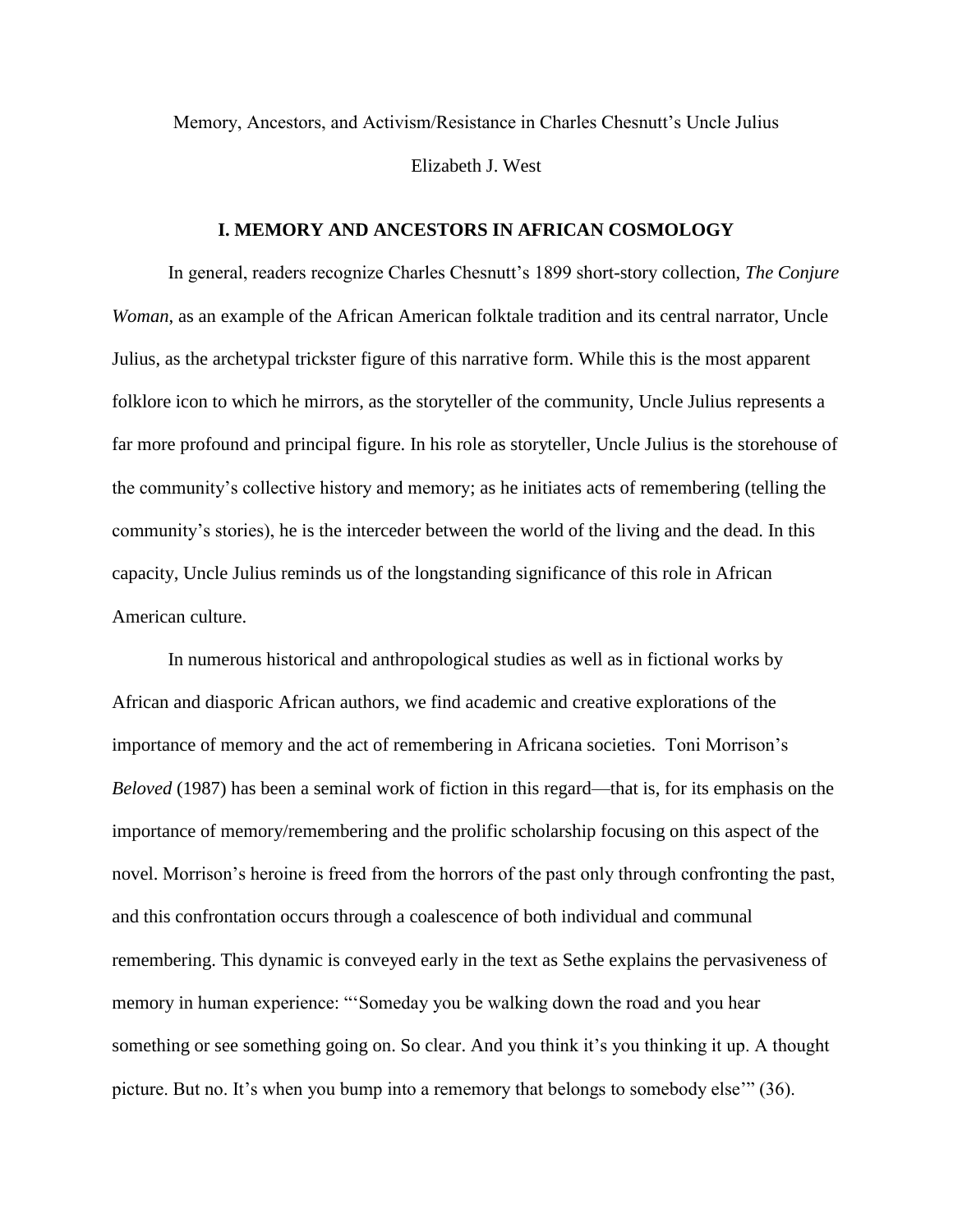From centuries old African rituals that invoke ancestral spirits to African American religious testimonies, blacks have maintained cultural practices that call for individual and communal remembering. Remembering, that is, the memory act, affirms the individual's understanding of self as inexplicably tied to the group or community. Through memory, individual and social place and responsibilities are ordered, and the connection between carnal and spiritual worlds is preserved. In many African belief systems the relationship between the supernatural and the human makes the human experience in the material world fulfilling. Moreover, the supernatural is presumed to exert power over humans, oftentimes steering individuals on the course to either great failure or great achievement. In many instances, the supernatural entities wielding power in the lives of humans are the ancestors who have passed beyond the world of the living. The ancestors hold great power over the living, and they regularly exert these powers in response to the requests, the deeds, and the needs of their living charges. The ancestors are then remembered by the living so that they will watch over them and help them in times of trouble.

Among African people specific funereal and ancestor rituals are performed to recognize the presence of those departed spirits that continue to influence the conditions of those still living in the union of mind and body. The renewal or affirmation of human connectedness to the supernatural occurs ritually through ceremonies, but spiritual interveners are called upon when people experience troubles or circumstances that require contact with the spirit world. The stable relationship between worldly and other-worldly beings depends on a reciprocity of acts between them. These other-worldly beings, whether gods, ancestors, divinities, or spirits, must be worshipped and venerated to ensure the fortunes of those in the corporeal world. As the most immediate entities connected to the interests of those living, the ancestors must be awarded due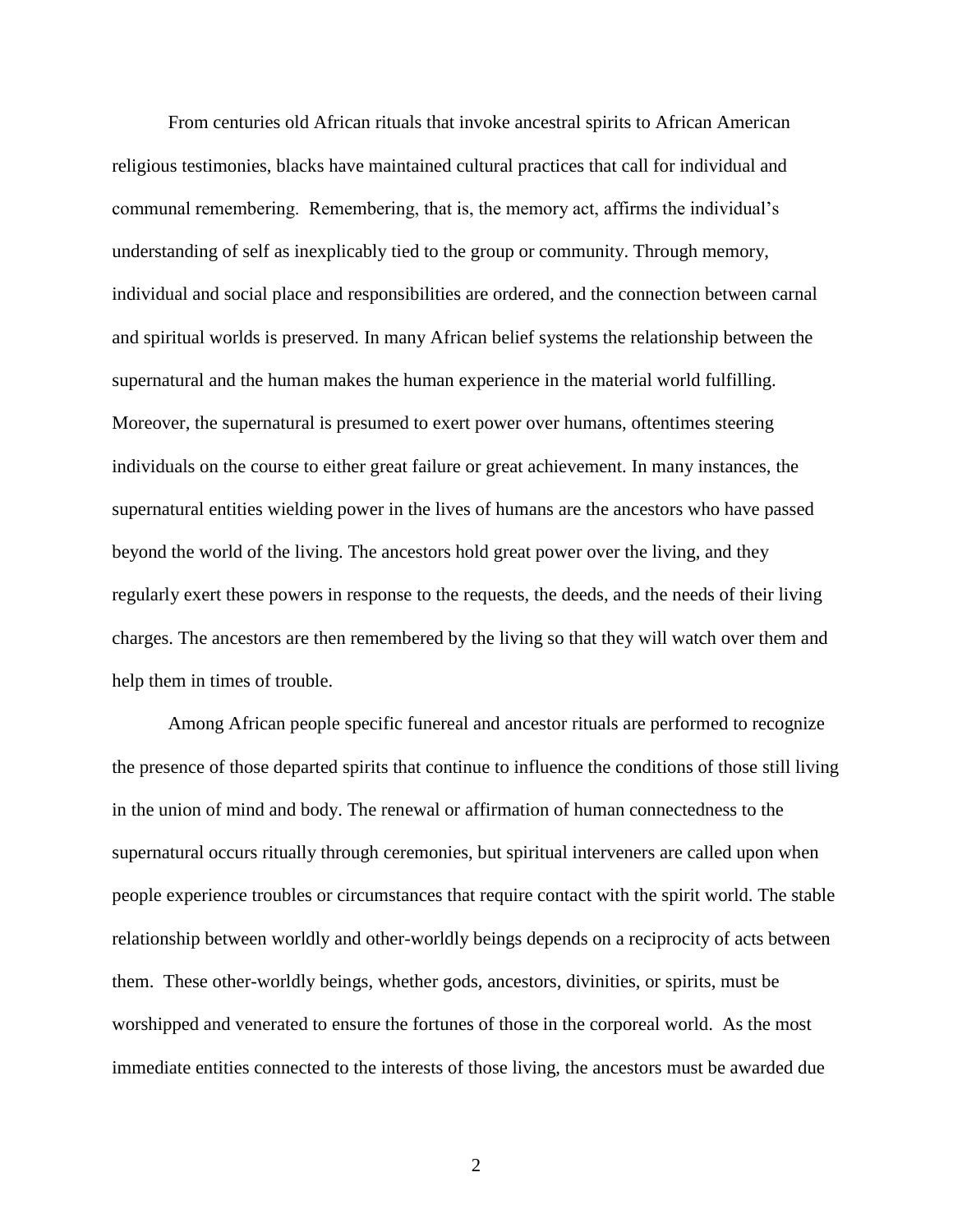attention because they "bless, protect, warn, and punish their living relatives depending upon how much their relatives neglect or remember them" (Ray 103). John Mbiti explains that this act of remembering the ancestors must continue "so long as someone is alive who once knew the departed personally and by name" (32). While we often speak of the dead in general as ancestors, the status of ancestor is generally achieved some time after death because "while the departed is remembered by name, he is not really dead: he is . . . the living-dead. The living-dead is a person who is physically dead but alive in the memory of those who knew him in his life as well as being alive in the world of the spirits. So long as the living-dead is thus remembered, he is in the state of personal immortality" (Mbiti 32).

Among continental Africans rituals offer a connection to the spirits who are called up through the act of remembering. Like their diasporan counterparts, African descendants in the United States sustained this cultural worldview. They were able to do so in part because they renewed these views and practices in the New World, and also because "the ongoing influx of fresh arrivals from Africa to North America reinforced indigenous African religions and philosophical outlook (claims of ultimate truth, knowledge, and meaning) from 1619 to 1807" (Hopkins 115). While early African Americans did not openly acknowledge remembering as an African carryover, they have nevertheless integrated remembering into much of black culture. In folktales, in parables, in songs, in dance, and in sermon, the act of remembering is integral, and through this act the spiritual and historical connectedness of the group is confirmed. From the earliest to contemporary writings by African Americans we find this cultural worldview represented. For example, though eighteenth-century African American poet, Phillis Wheatley, is stolen as a child from her parents in Africa and persuaded by her white benefactors to speak of Africa as a land of inferior and uncultivated inhabitants, she nevertheless repeatedly reminds her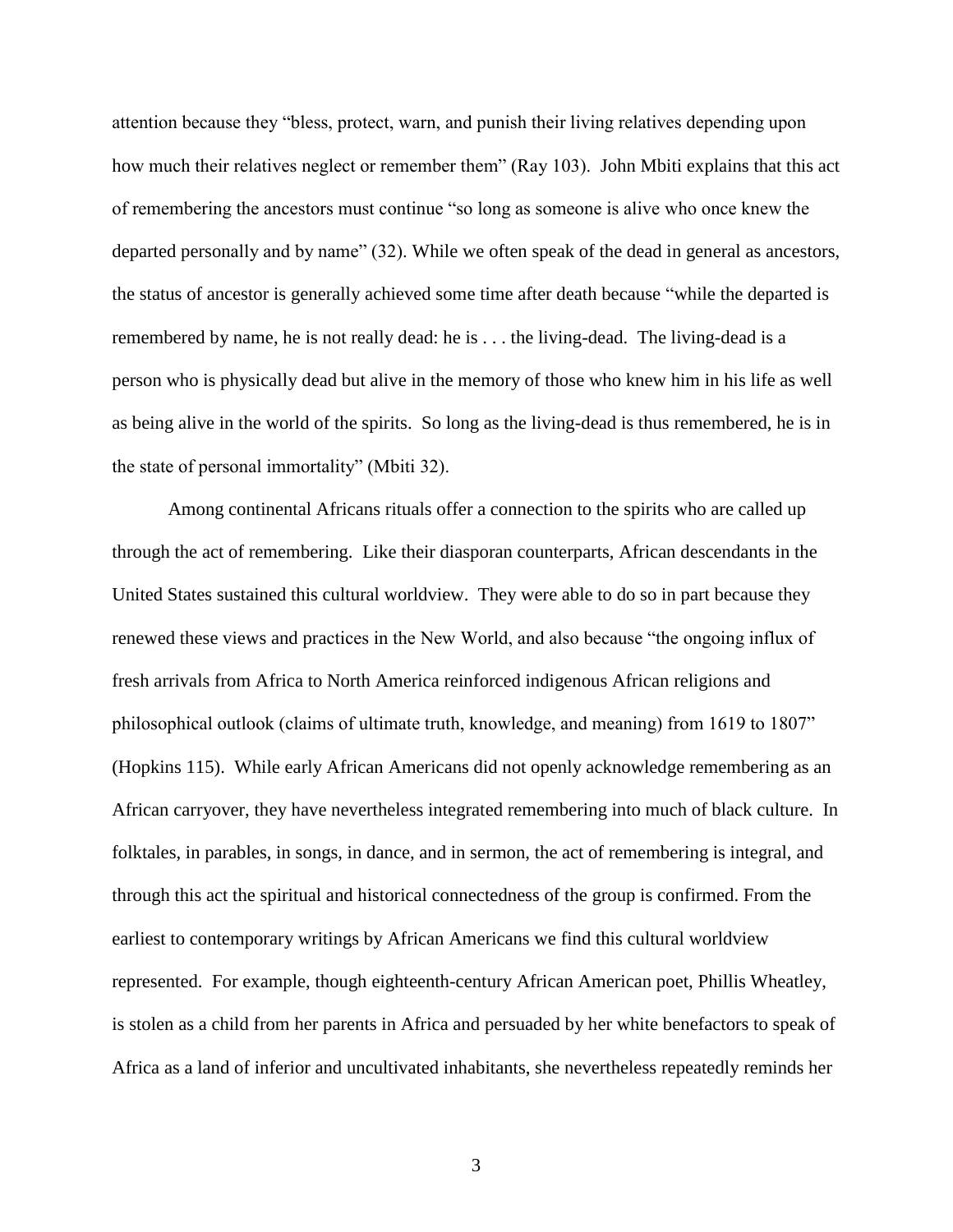audience of her African origins. In *Poems on Various Subjects, Religious and Moral* (1773), Wheatley remembers Africa, as she reminds her audience throughout her works that she is an African. Though she has been "brought" to America (as she suggests in her poem entitled "On Being Brought from Africa to America"), she continues to refer to herself in terms that recall her Africa origins. Throughout her poetry, Wheatley uses terms such as "Egyptian," "Ethiopian," "African," "Negro," and descendant of Ham as she refers to herself and fellow blacks. These are terms that remind her audience that while she assumes their language and even their literary conventions, she remembers and invokes her African origins.

Similarly and decades after the publication of Wheatley's poetry, black activist Sojourner Truth recalls in her 1850 narrative her mother's deliberate emphasis on memory, telling her children that it is important to remember those who have been lost (through death as well as through misfortune). While her parents had suffered the loss of most of their children to the master selling them like livestock, Truth recalls that they conveyed to those children who remained the details of their family members and their family history (3). Through this family narrative, Truth was able to maintain an understanding of family bonds, family lineage, and responsibility to family. Truth's real life account of her own family's rituals of remembering is echoed in late nineteenth-century African American fiction. For example, in Frances Harper's *Iola Leroy* (1893), Iola's family is reunited during and in the aftermath of the war through cultural modes of remembrance. Iola discovers her uncle, Robert, as she encounters him in a war hospital. Unaware that the patient under her care is Robert, Iola sings to him "in low, sweet tones some of the hymns she had learned in her old home in Mississippi" (140). As Iola sings a song that was passed down from her grandmother, Robert tells her the importance of this same tune in his family. They soon learn that this song is part of a family legacy that they share.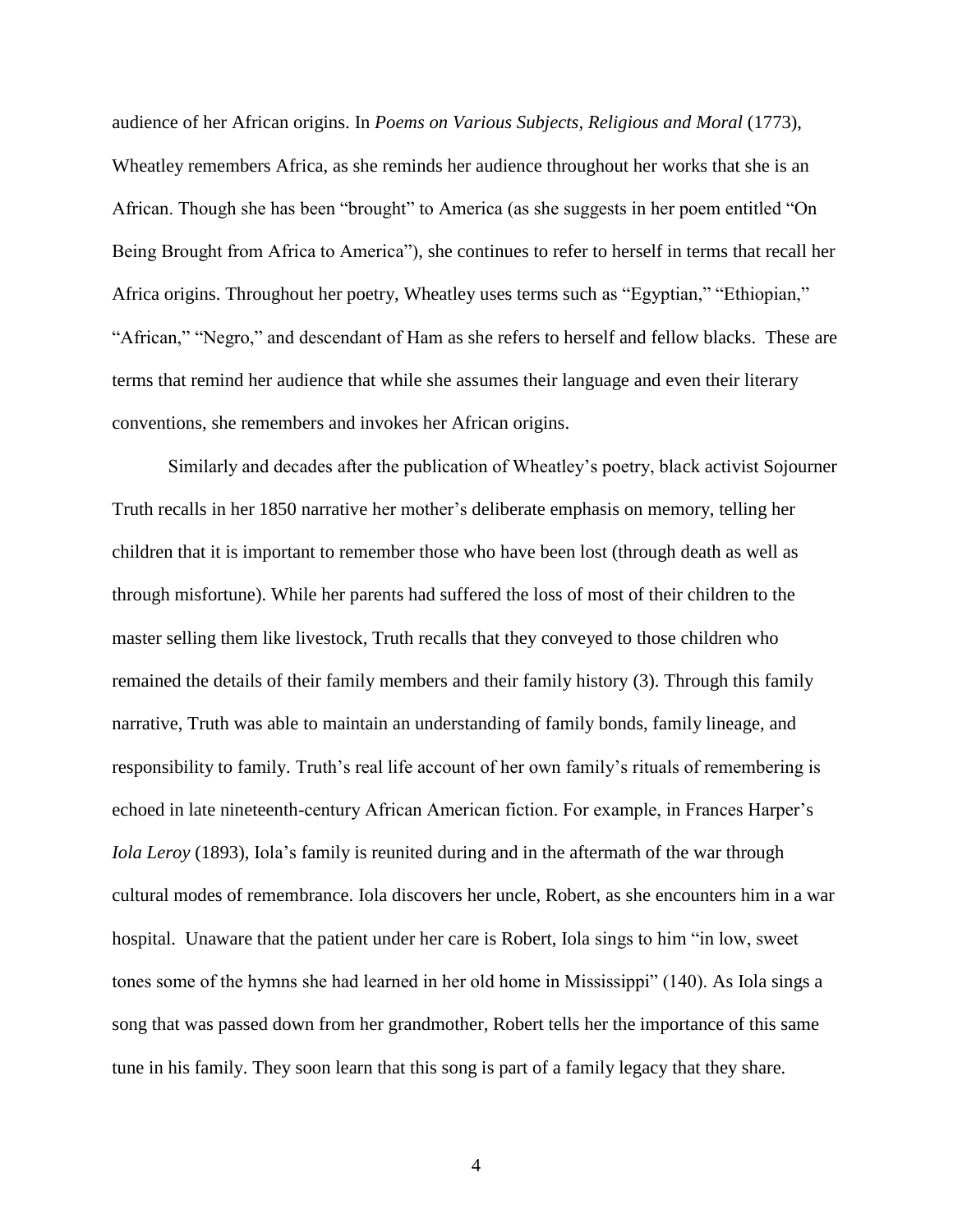In *Roots*, the twentieth-century account of his family history, Alex Haley underscored the importance of remembering and its historical legacy among African Americans. Through generations of family members who remembered and retold the family's history of bondage and an ancestor's involuntary removal from an African homeland, Haley was able to reconstruct for public consumption in print and film the generations of remembering that had informed and preserved his family's, as well as his own, sense of self. Conversely, through a fictional format, Toni Morrison captures the legacy of remembering that Truth and Haley remind readers is so central to African American understanding of self and the world. In Morrison's *Song of Solomon*, we see this especially represented. It is only through the memories of his elders—particularly his parents, his aunt, Pilate, and the elders of the rural Southern town of his father's childhood—that the protagonist, Milkman, arrives at an account of himself and his family that brings him ultimate peace and understanding. Through the memories of his elders, Milkman reaches back to the ancestors, particularly to the ancestor Solomon, the mystical ancestral figure who connects the Dead family to their African past. It is a past that offers Milkman an alternative metaphysical lens through which to understand himself and his past. Solomon is his ancestor who refused the ways of the whites and stepped beyond the wide Atlantic and returned to his homeland. He is the iconic representation of defiance and dignity, those qualities no more apparent in Milkman's self-interested and materialistic father. Milkman is ecstatic with the revelation of his connection to this iconic, ancestral figure: "'He could fly! You hear me? My great-granddaddy could fly!'" (328). He further relishes the idea that Solomon's power transcended the power and influence of his enslavers and western culture in general: "He didn't need no airplane. Didn't need no fuckin tee double you ay. He could fly his own self!'" (328). Solomon represents Milkman's connection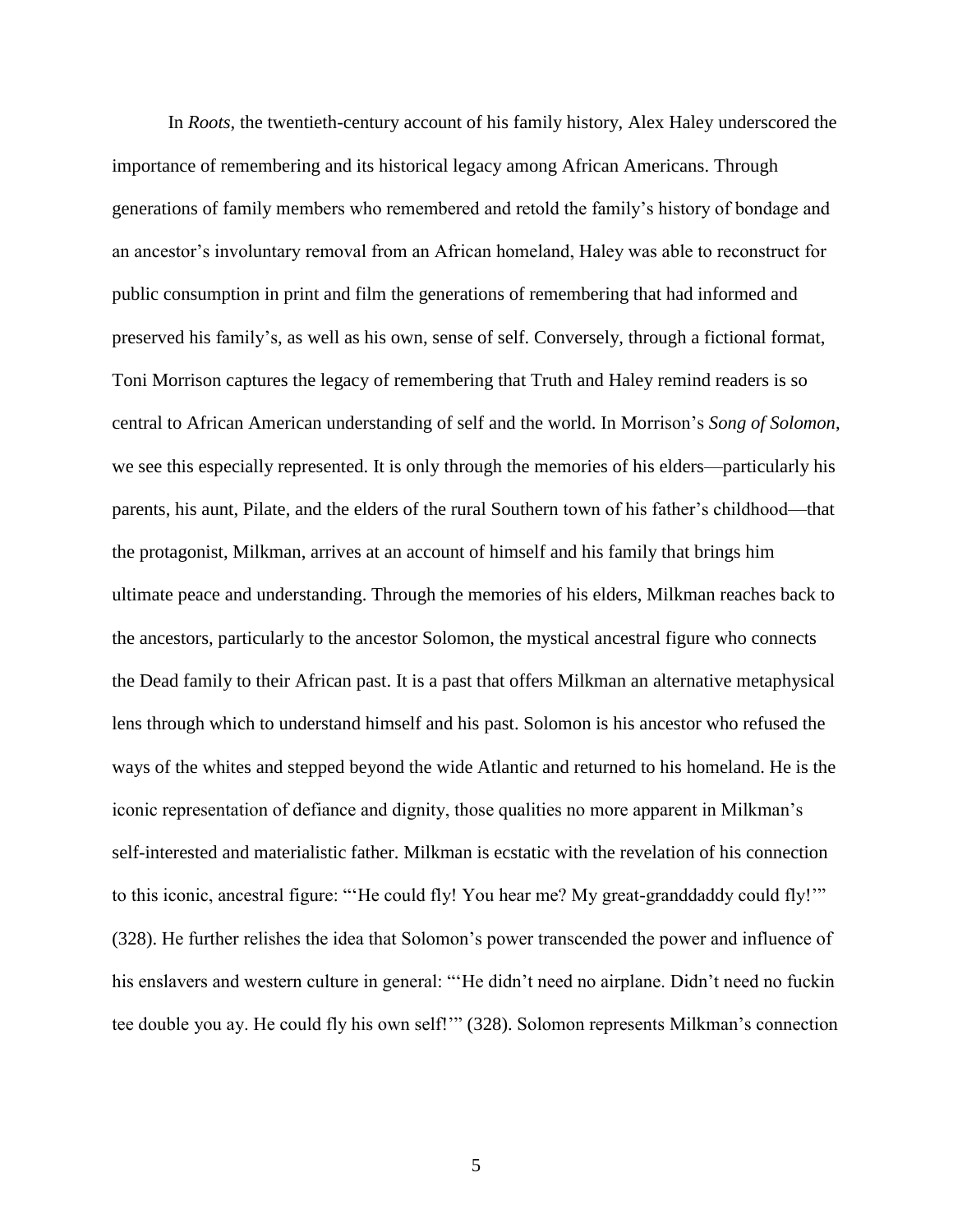to the supernatural world of the ancestors, and through this connection Milkman's despair and sense of loss is finally alleviated.

### **II. UNCLE JULIUS: KEEPING ALIVE THE COMMUNITY'S HISTORY AND ITS ANCESTORS**

Preceding Morrison's *Song of Solomon* and Milkman's heroic mediator, Pilate, by almost a century, Chesnutt's Conjure Woman paints Uncle Julius as the revered African American folk hero who maintains connections between the living and the ancestors. Again, Uncle Julius's role exemplifies New World connections to a pre-Middle Passage cosmology. For more than a century before the birth of black Christianity in America, blacks were guided by the belief systems they brought across the Atlantic. In particular, during the first century of African enslavement in America, when slaveholders were not as concerned about their slaves' religion, many slave communities were able to transform much of their traditional culture into their new condition. Slaveholders controlled the mobility, the labor, and even aspects of everyday social interactions among slaves; however, even in a world often defined by persistent violence and abuse, slaves etched out a cultural world of their own design. Much of the African worldview retained in slave culture occurred through religious or spiritual integrations; thus, "we see the effect of an African religious survival in the African American community in the New World" (Matthews 23). In Charles Chesnutt's conjure tales we are offered a fictionalized window of this cultural phenomenon. In these tales Chesnutt captures the supernatural, metaphysical and cultural beliefs of blacks: in particular Chesnutt, conveys concepts of nature, humankind and God, and concepts of community order and hierarchy in black culture that are rooted in continental African worldviews. Uncle Julius is the narrative guide, the storyteller who highlights the unique bonds that hold together black folk culture.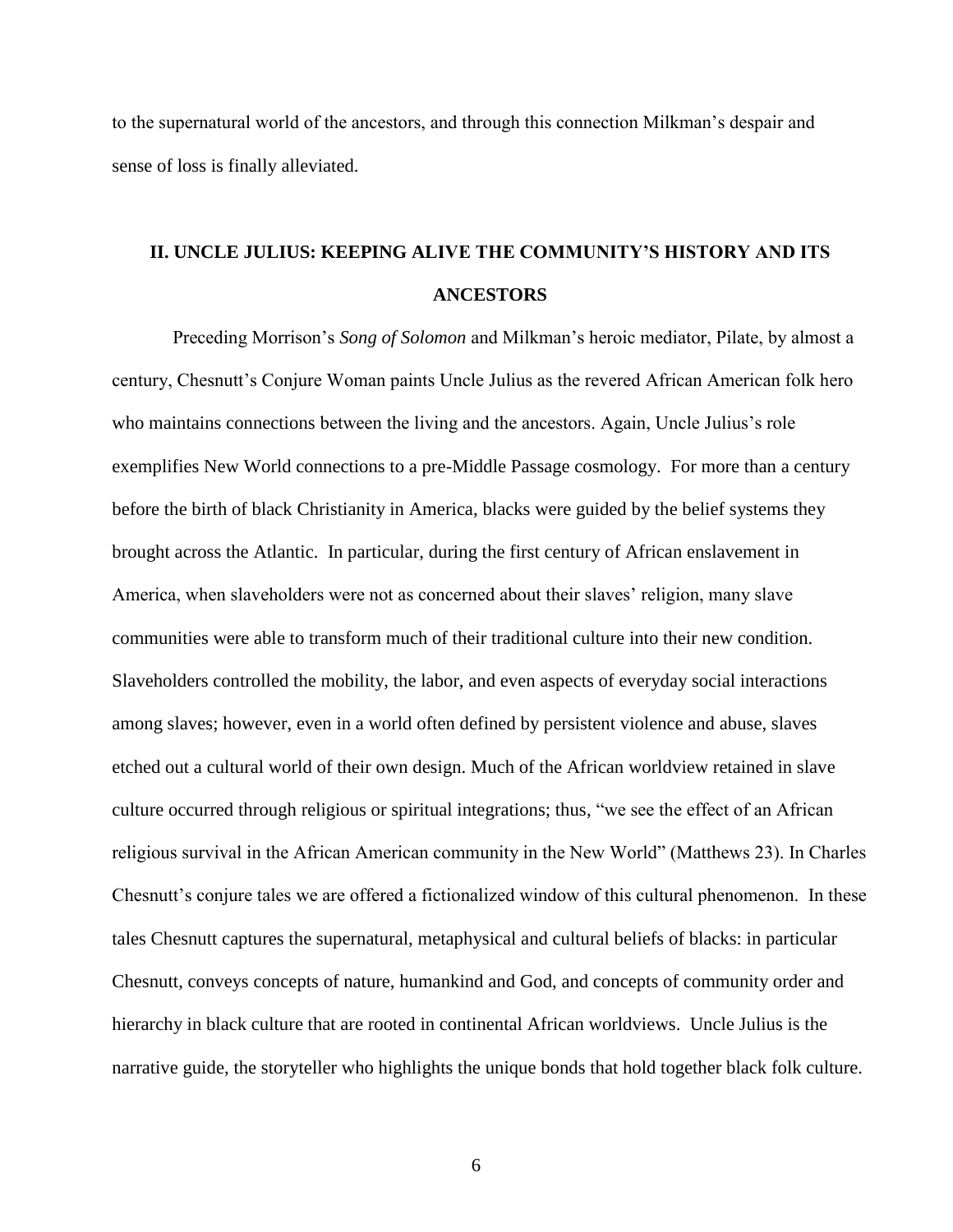While Charles Chesnutt's conjure tales have been viewed by some as merely echoing the stereotypes of black southerners that were commonly depicted in turn-of-the-century plantation narratives, Chesnutt clearly captures the richness of black folk life pre- and post-Civil War. Chesnutt's Uncle Julius, the prominent trickster hero of his *Conjure Woman* tales, illustrates Chesnutt's critical, if not sympathetic, representation of key African-rooted elements of African American folk culture. Uncle Julius's resonance with the trickster figure, a heroic type found throughout the folk traditions of subSaharan African societies, highlights Chesnutt's eye for this cultural icon. Uncle Julius relies on his wits and his power of deception to triumph over those who have political, economic, and physical power over him. This signals his connection to the iconic trickster figure of black folklore. Beyond Uncle Julius's more apparent connection to Africanity as a trickster type, he embodies a spiritual worldview that is, at its heart, African. In particular, his invocation of memory and ancestors is central to plot development as well as his emergence as hero in each tale. Uncle Julius finds agency through the tales he shares with the newcomer landowner, John. More importantly, however, as storyteller, Julius is the recorder of the community's history, thus passing on its values and worldview. His remembrances serve to maintain the connection between the living and the dead—a connection that is central to the health and survival of the community. The figurehead of the community, Uncle Julius maintains its history and then uses that history (conjures up the ancestors) for his own and the community's material gain.

The history and culture of Chesnutt's fictional North Carolina blacks are tied to the land they have worked and the land that has claimed their lives for generations, and Uncle Julius keeps this story alive as well as the reminder of the importance of the land to human sustenance. The community's and Uncle Julius's own attachment to the land underscores notions of nature and being commonly held in African societies. Among the Yoruba, for example, there is the belief that "heaven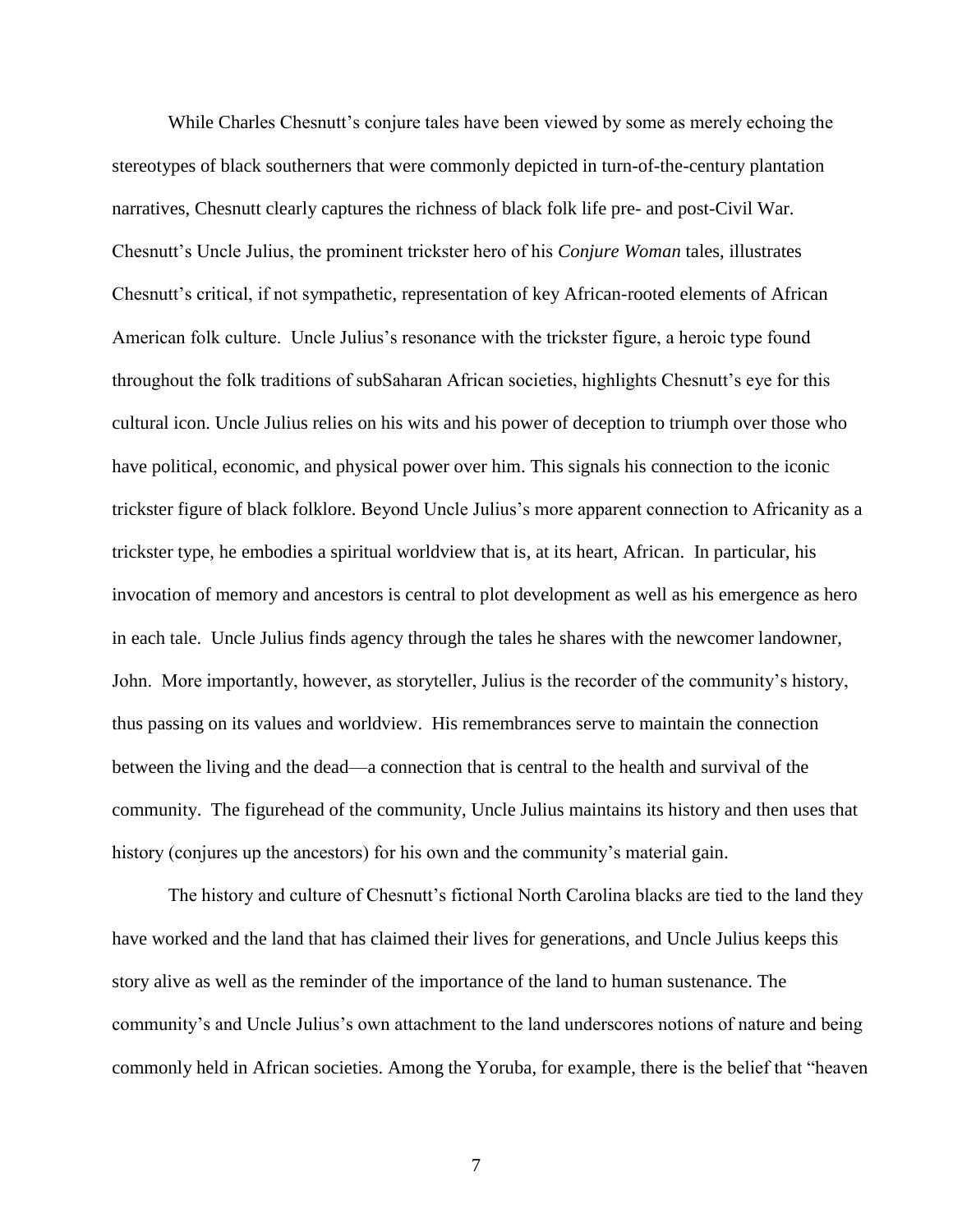is a holy place, but so is earth" (Cutherell-Curry 455). It is this view of the earth, of the land, that we see reiterated throughout the tales in Chesnutt's *The Conjure Woman*. Uncle Julius's connection to the land of his North Carolina ancestry is in accord with the divine or spiritual significance of the land as understood by northern Ibos: "land is sacred because the ancestors are ensconced in her womb and the ancestors imbue spirits which assist their progeny to live and enjoy the good things of life to a venerable old age" (Kalu 61). For the slaves, this relationship with the land has been compromised by white greed: through their quest for wealth, slaveholders have violated both the slaves and the land. The result is that we certainly see the ancestors ensconced in the womb of the earth, but the slaves often die young and hard and the fertility of the land is constantly threatened by overuse.

In "The Goophered Grapevine," the opening tale of *The Conjure Woman*, we find the slave's dynamic relationship to the land exemplified in the story that Uncle Julius tells of the slave, Henry. Henry is not young, but he is not the picture of one emerging into old age out of an exuberant and fun-filled life. He is still good for a hard day's work: this is more the case after the conjure woman, Aunt Peggy, gives him medicine to counter the deadly conjure that she had been paid to work on Mars Dugal's grapevine. Contracted by Mars Dugal', Aunt Peggy goophers the grapevine so that any slaves who steal grapes will die. New to the plantation and unaware of the conjure, Henry eats from the grapevine and escapes death only through Aunt Peggy's counter conjure. While Aunt Peggy saves Henry from immediate death, Henry becomes tied to the land, that is, to the grapevine in a way that causes his death from overuse. Under Aunt Peggy's conjure, Henry is transformed in the spring and summer into a young, hearty man. His life cycles in tandem with the grapevine. As the vines wither in autumn and become dormant in winter, so too does Henry. This cycle continues for some time until Mars Dugal' enlists the aid of a Yankee who promises that he can make the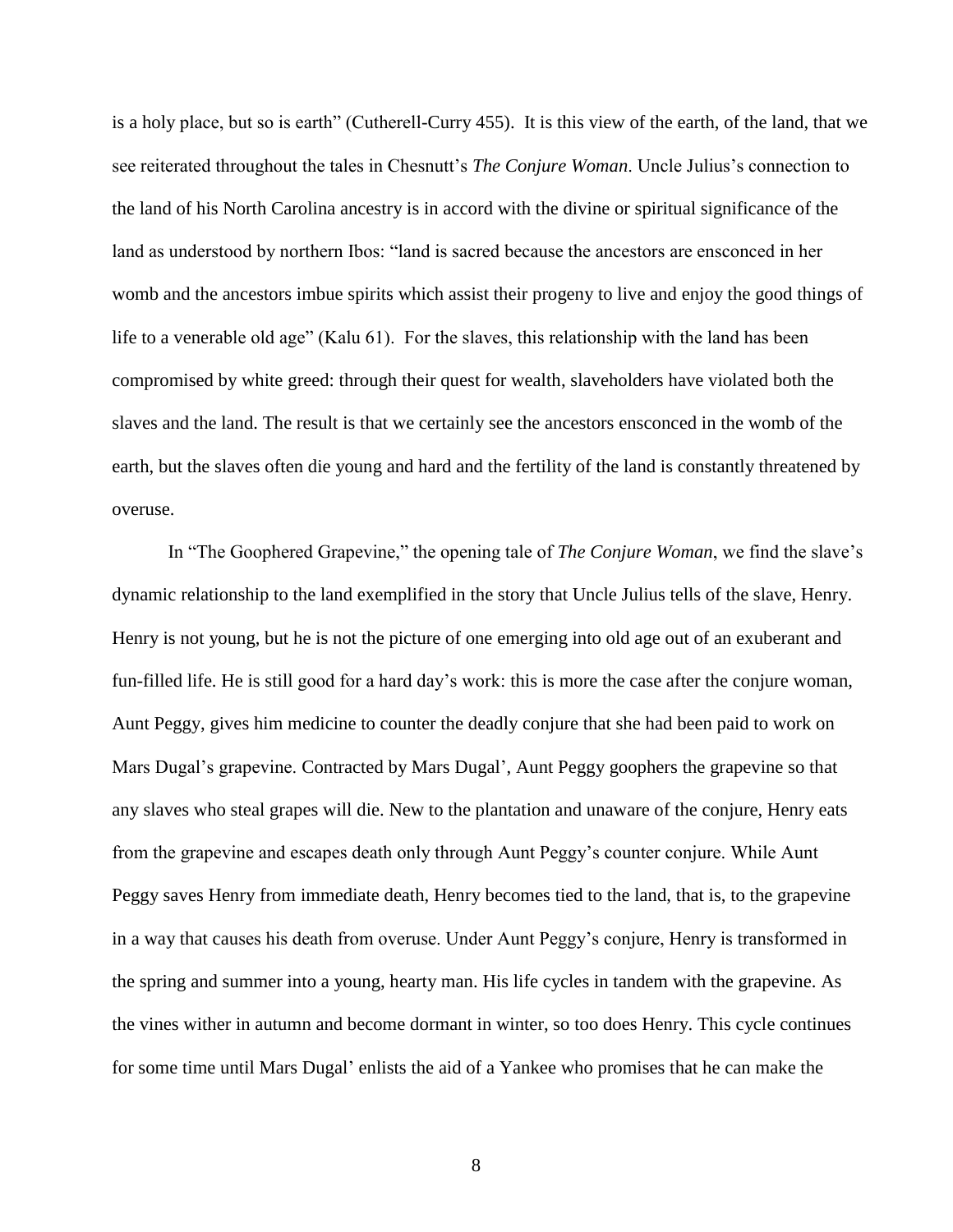vineyard even more productive. The Yankee's treatment of the vines and the soil does not work as he has promised. Julius explains the disaster that ensues: "dat Yankee done dug too close under de roots, en prune de branches too close ter de vine, en all dat lime en ashes done burn' de life out'n de vimes, en dey des kep' a-with'in' en a-swivelin'" (31). Henry's fate is tied to the grapevines, and "when de big vime whar he got de sap ter 'n'int his head withered en turned yaller en died, Henry died too"  $(31)$ .

Mars Dugal's insatiable appetite for wealth leads to the destruction of the very resources for that wealth: Henry dies an agonizing death, and likewise, the grapevines are poisoned and destroyed. The story of Henry seems a mere tale concocted by Julius to dissuade John from purchasing the vineyard. The tale is in fact more. If John purchases the vineyard, he becomes part of the land, the community, and thus its legacy. As Julius remembers and shares the tragic story of Henry and the grapevines, he introduces John to the world he is about to enter. Julius's story conveys to John though he fails to see—the delicate relationship between man and land. Henry's story is a call to remember that the land is a gift, from it man receives fruits or bounties that sustain and protect him. When man, however, attempts to overuse or ill use the resources that bring these bounties, an imbalance is created, and nature retaliates. The story is a warning to John to use the land wisely, moderately and with regard for the interests of all.

The keeper of the vineyard since the war, Uncle Julius treats and regards the land with reverence and care. The grapevines are uncultivated, and Julius eats the grapes that the vines naturally bear. He lives on the land with his fundamental needs met, not working the land or himself to excess. This harmony is disrupted with John's purchase of the vineyard, and the remaining tales in the collection will underscore how John issues in a new age of exploitation of land and man. John's design is to return the vineyard to a production mode, for he has come to North Carolina expecting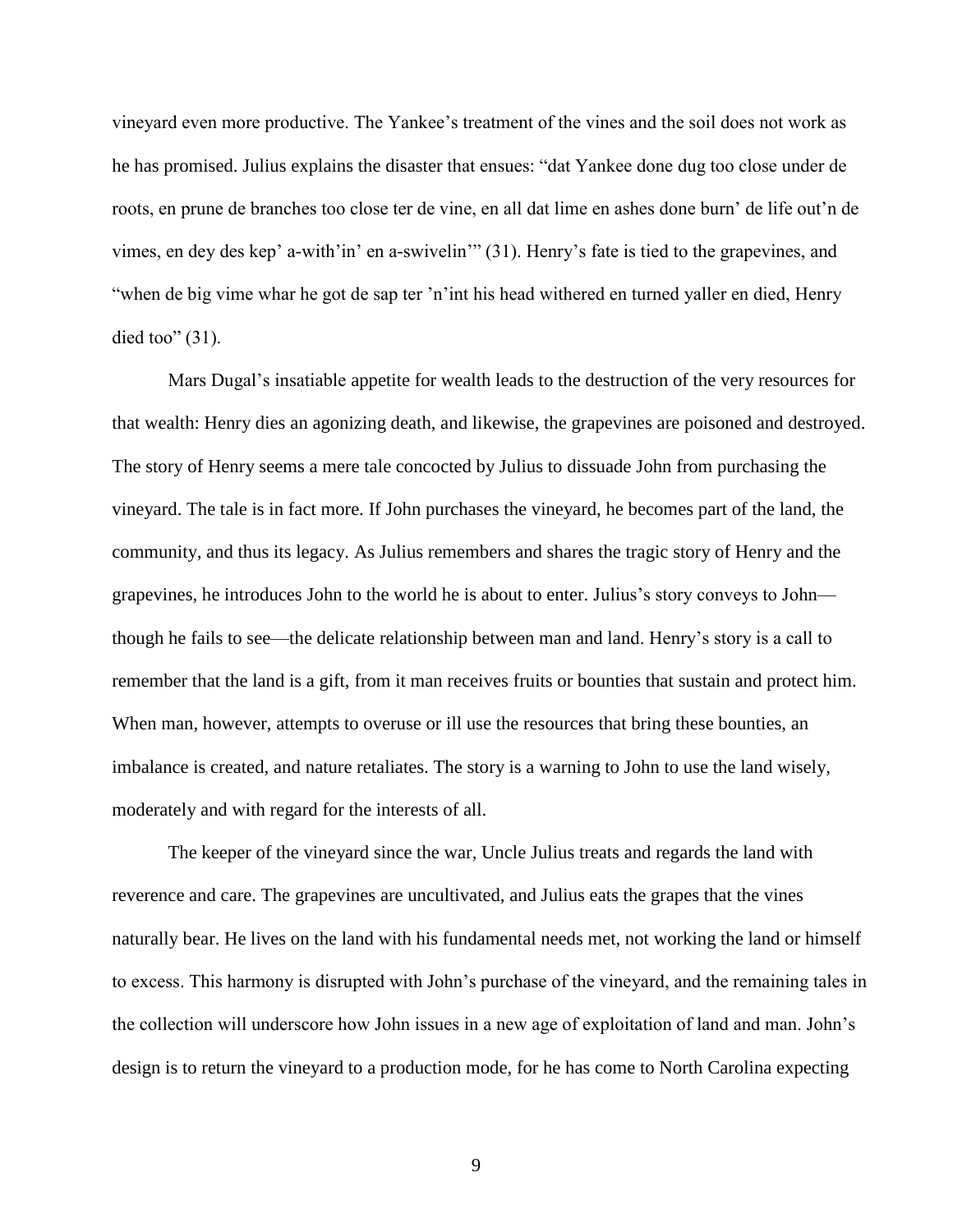to undertake grape cultivation under circumstances ideal for profit. Before his arrival, John has been informed that, "the climate was perfect for health, and in conjunction with the soil, ideal for grapeculture; labor was cheap, and land could be bought for a mere song" (2-3). Just as the plantation owners had made their fortunes through reckless use of the land and the slaves, the post-war landowner, John, would make his fortune similarly. John does not follow the slaveholder's legacy of violence; however, he does maintain a power structure that leaves black laborers exploited. He reminds readers of this relationship when he explains that as he and Annie settled into life in their new home, they found Uncle Julius highly useful. Of Julius's many attributes John recalls that "he had a thorough knowledge of the neighborhood, was familiar with the roads and the watercourses, knew the qualities of the various soils and what they would produce, and where the best hunting and fishing were to be had" (64). In addition to Julius's services for his knowledge, John also found him useful as a coachman—a service that according to John, he pays Julius well enough to compensate him for "anything he lost by the sale of the vineyard" (35).

Just as slaves employed their wits to great lengths to minimize their suffering and losses under the master's cruelty and indifference, Uncle Julius calls on his wits to counter John's authority. He undermines John's presumed authority for his own personal gain as well as the benefit of others in his family and community. Uncle Julius exemplifies the model African self—that is, the individual driven not by self-interest, but defined by his connection to community and thus acting in the interest of the whole. This is in part the significance of Julius's storytelling: his stories keep alive the history of and the bonds between those in his community. This is a practical service that storytelling renders, but Julius's remembrances also strengthen a legacy of spirituality that depends on memory. Storytelling is an experience of collective remembering, and as the community remembers, the ancestors are honored, solidarity is reaffirmed, and the speaker, as well as hearers,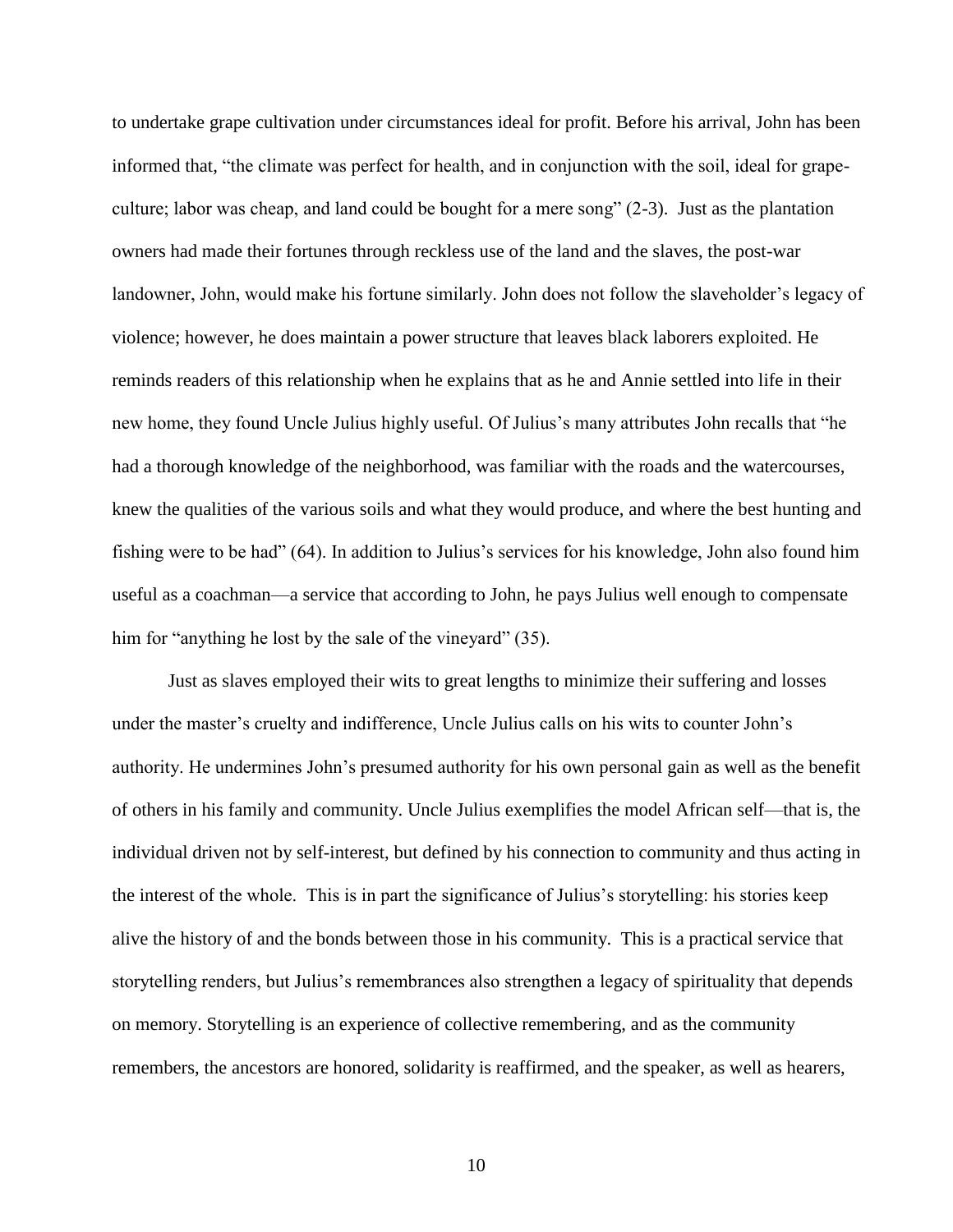are reminded of the community's beliefs and values. In each tale in *The Conjure Woman*, John and Annie are Julius's audience, but as John notices with the first story, Julius is transformed as he narrates: "as he became more and more absorbed in the narrative, his eyes assumed a dreamy expression, and he seemed to lose sight of his auditors, and to be living over again in monologue his life on the old plantation" (12-13). John's description of Julius's transformation underscores the mystical power of the storyteller and the story in African and African American culture. A story is not simply a distant conveyance between an orator and an audience; rather, it is an experience, a reliving of events, a revisiting of people long gone.

John and Annie are products of a western, rational cosmology and thus will repeatedly affirm their awareness that Julius's stories are merely highly contrived tales for amusement and entertainment. For example, John welcomes Julius's story of the conjurer's revenge "to have the monotony of Sabbath quiet relieved" (108), and he invites Julius to tell the story of Sis Becky's pickaninny because he thinks it will improve the mood of his ailing wife (137). Julius's stories of slavery, however, are a reminder of the generations of slaves who suffered and worked the land that John now claims. These are Julius's ancestors, and he tells their stories humorously but also with a reverence for them and their resilience. This history of suffering and resilience on the part of the slaves does not go wholly unnoticed—even by John, who admits that "even the wildest [of Julius's tales] was not without an element of pathos" (168). Julius's memories reveal an ontological view manifested in interdependent experiences among slaves, the natural world, and the supernatural that exceeds the comprehension of western rationality. This interdependence is conveyed in "The Goophered Grapevine" as Henry's suffering and the vineyard's suffering become one and the same. As Julius tells the story of Henry and the grapevine, Henry and the grapevine become one and the same. The remembrance and reverence of one is the remembrance and reverence of the other.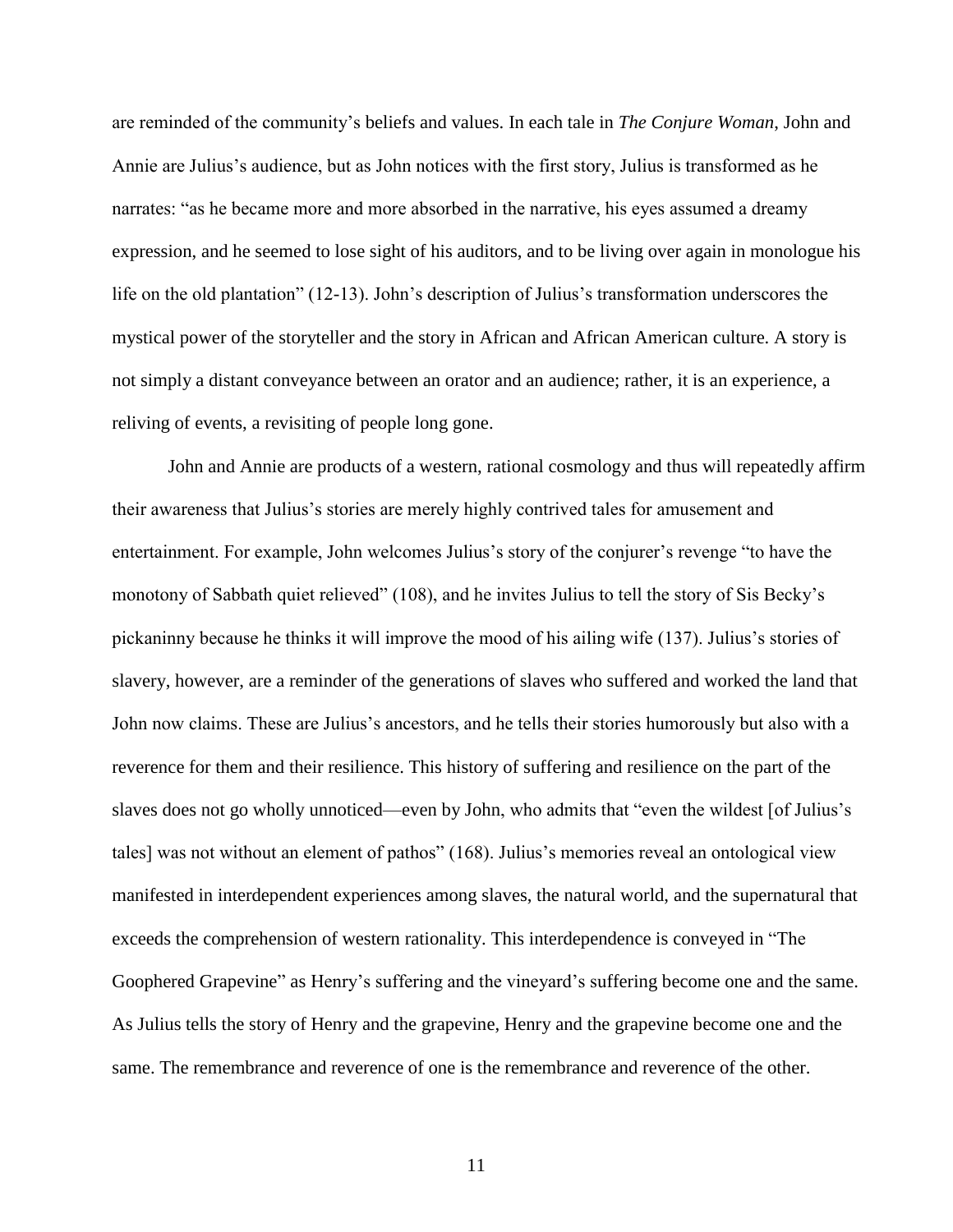This triangular interdependence is also notable in the story, "Po' Sandy." The story of Sandy is yet another tale that captures the ongoing struggle of slave families to stay together. Sandy's wife, Tenie, works her conjure to turn him into a tree. With this transformation, they hope that Sandy will no longer be rented out to other plantations, separating him from Tenie for extended periods. This refuge is only temporary, however, as Sandy—in the form of a tree—is cut down and made into lumber for the construction of a new kitchen on the plantation. Transformed in death to the realm of the spiritual, Sandy's presence is made known to the slaves who work in and around the kitchen: "Dey could hear sump'n moanin' en groanin' 'bout de kitchen in de night-time, en w'en de win' would blow dey could hear sump'n a-hollerin' en sweekin' lack it wuz in great pain en sufferin'" (57). When the slaves learn for certain that they are hearing the moans and groans of Sandy, they become even more reluctant to be found there at night. Mars Marrabo's wife is unable to get the slaves to stay in the kitchen long enough to get any meaningful work done. Frustrated, Mars Marrabo orders the kitchen to be torn down. The lumber/Sandy then undergoes another transformation. A schoolhouse is built from the lumber, and the slaves find peace with Sandy's spirit in this transformation. They only used the schoolhouse during the day hours, leaving it to Tenie at night. Just as they visited at night when he was alive and Tenie would transform him back to human form for their nightly visits, Tenie went to the schoolhouse and held her nightly fireside visits with Sandy. Though Sandy's tale is at first a tragic one, his ultimate fate represents a cosmology in which humans are transformed in death to become ancestors. Sandy's transformation to ancestor, however, represents not only the transformation to spiritual form but also the spirit, paradoxically, manifesting itself in a material form.

Julius's tales of slaves and nature also reveal the ill treatment sometimes meted out by blacks themselves, but these conflicts do not go unresolved. This is illustrated in "The Gray Wolf's Ha'nt,"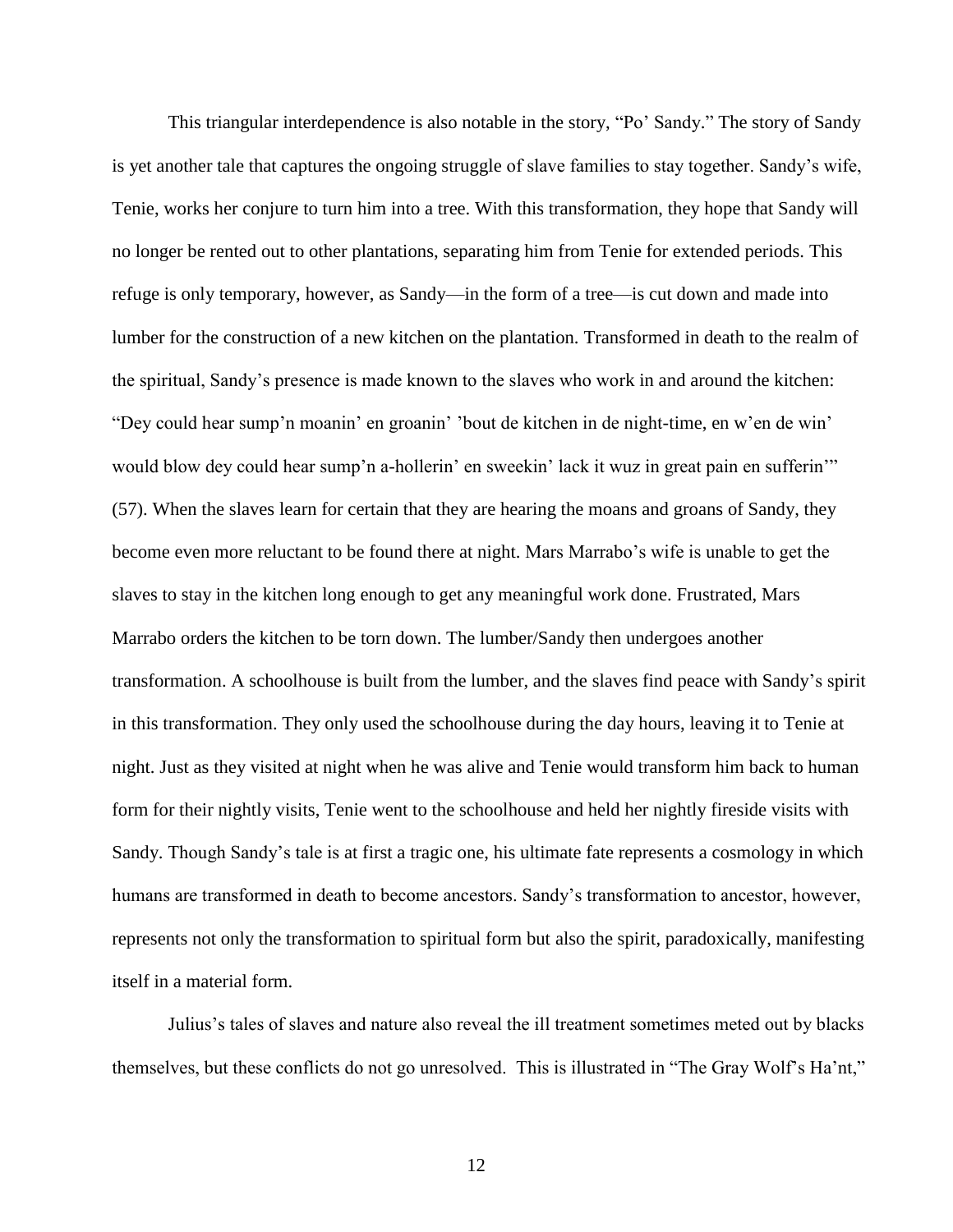a particularly disturbing tale of revenge that leaves a trail of deaths. To avenge the death (though accidental) of his son at the hands of Dan, the conjurer contrives a plan that results in Dan killing his wife, Mahaly. Avenging Mahaly's death, Dan then kills the conjurer. The conjurer has turned Dan into a wolf, however, and with his death leaves Dan roaming the woods alone and broken. Julius explains to John (whose plan is to clear the wooded area where this tragedy played out over a half century ago) that Mahaly and Dan's ghosts (ha'nts) have roamed these woods for decades. Julius and the other black locals understand that this is spiritual ground and should remain undisturbed. He explains this to John: "eve'body w'at goes 'bout dere has some bad luck er 'nuther; fer ha'nts doan lack ter be 'sturb' on dey own stompin'-groun'" (192). John is convinced that Julius has tried to deter him from clearing this area because he has a thriving bee farm here. This tale again reminds us that Julius is in conflict with John over the use and treatment of the land. While Julius uses the land for profit—he can bottle and sell the honey he collects—his use of the land represents a harmonious coexistence. He preserves the life, both spiritual and carnal, while John, for a promise of profit, will desecrate the land and the life it supports.

## **III. CONVERTING AFRICAN AMERICAN WAYS OF KNOWING TO AFRICAN AMERICAN WAYS OF WINNING**

The figurehead of the community, Uncle Julius maintains its history and then uses that history (conjures up the ancestors) for his own and the community's material gain. In this regard Julius's recollections reveal his own role in his post emancipation community—a role reminiscent of the conjurers of the past. Uncle Julius is an activist—not in our modern notion of the arm raised, tight-fisted image of the revolutionary of the black power movement. Quite the contrary, Uncle Julius is the soft, slow spoken, seemingly submissive black of the post Civil War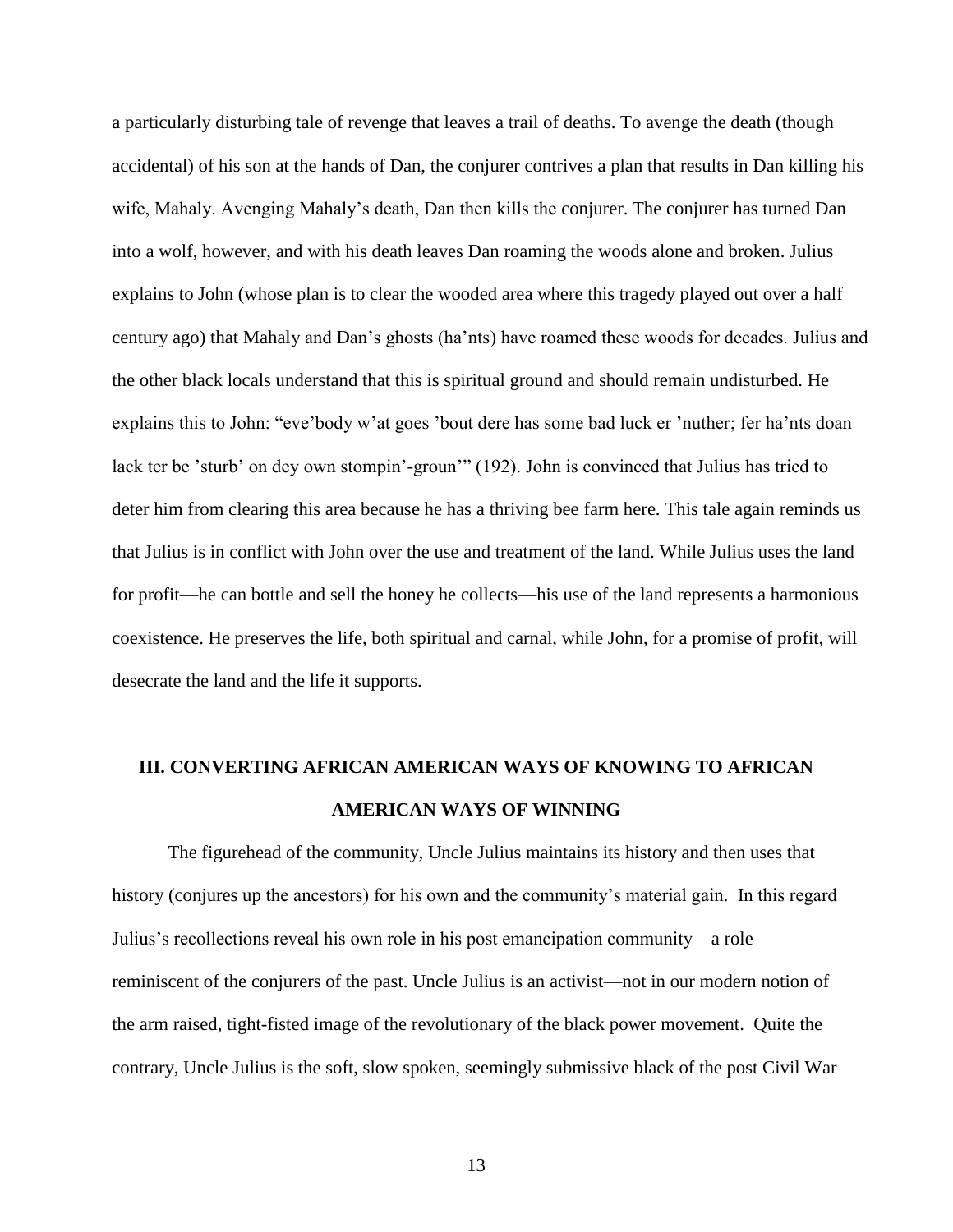era. Beneath this mask, however, resides the central figure of subversion and power in this desolate post-Civil War world. Just as he does not mirror the iconic hero of twentieth-century black power fiction, neither does Uncle Julius represent the genteel, educated fictional hero of late nineteenth-century works of racial uplift.

Uncle Julius is clearly not the picture of Chesnutt's refined Doctor William Miller in *The Marrow of Tradition*. Dr. Miller, like his white counterparts, is a man of "culture," who is "accustomed to the society of cultivated people" (*Marrow of Tradition* 49). Miller has traveled abroad and known the company of some of the finest white families of his professional and social circle in the north. Unlike Uncle Julius and the masses of ex-slaves, slaves and their descendants, Miller was the son of a black entrepreneur who had bought his own freedom before emancipation. He remained in the south out of his benevolent desire to help his less fortunate people. Miller sees himself as an equal before whites, but by no means does he promote agitation as a means to racial equality. He is similar to Uncle Julius, his fictional North Carolina predecessor, in that he works in the interest of his community. His overt likeness to his white counterparts, however, along with the novel's final image of the town's most notable white woman on her knees before him, pleading that he save her child, clearly separates Dr. Miller from the plantation narrative representation of submissive, carefree blacks. Clearly, Uncle Julius is not a overt assertion of black power or equality, but he might be called the passive activist. He does not call for overt and confrontational encounters with whites. Instead, responding to a world in which whites hold the economic, political, legal and military might, Julius responds in traditional trickster fashion: he resorts to his wits. Through his wits, Julius both sustains the history of his slave community and packages these tales for his white audience—John and his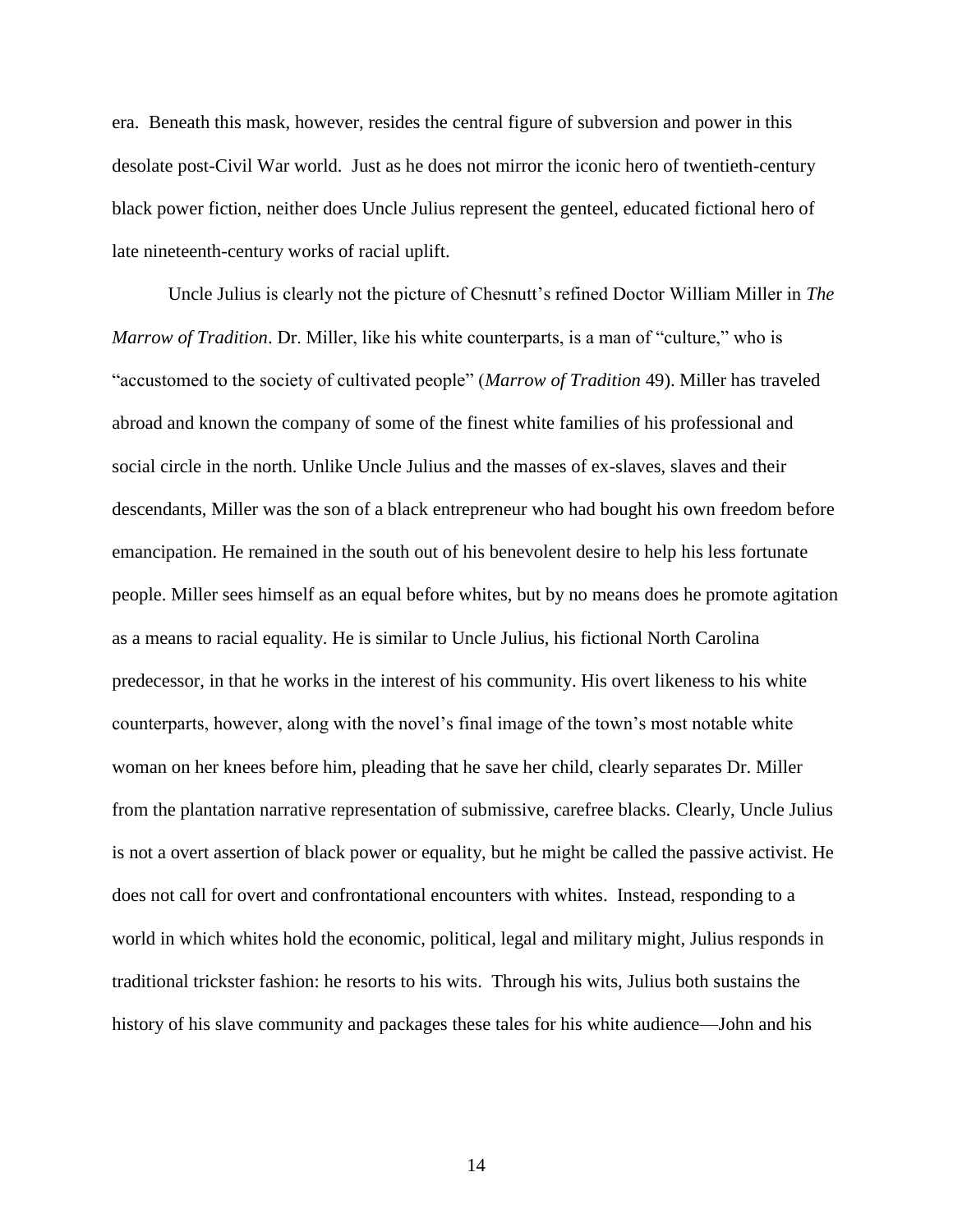wife, Annie. In the framework of the plantation narrative Julius conveys his tales in a form that is unthreatening to them but simultaneously profitable to him.

And what does Julius gain? In general, this passive activism maintains Julius on the land that he presumes to rightfully belong, but to which he certainly can make no legal claim. John assumes that Julius remains on the plantation out of habit. According to John, "he [Julius] had been accustomed, until long after middle life, to look upon himself as the property of another. When this relation was no longer possible, owing to the war, and to his master's death and the dispersion of the family, he had been unable to break off entirely the mental habits of a lifetime, but had attached himself to the old plantation, of which he seemed to consider himself an appurtenance" ("Mars Jeems's Nightmare" 65). Two bits of information conveyed about Julius in the opening tale, the "Goophered Grapevine," however, suggest a more deliberate impetus for Julius's insistence on remaining on the McAdoo plantation and his seeming air of entitlement. Upon encountering Julius for the first time, John notes that he was "not entirely black, and this fact, together with the quality of his hair . . . suggested a slight strain of other than negro blood" (9-10). John's speculation is not without historical corroboration: in Chesnutt's own time as well as prior to and afterward, the reality of the mixed race legacy of America's slave populations is acknowledged in fiction, public discourse, and in governmental documents. Therefore, when Julius shortly afterwards introduces himself by name as Julius McAdoo, it is clear that beyond his history as one of McAdoo's many slaves, Julius is likely the offspring of the deceased plantation owner. What John sees as habit is more likely Julius's subtle claim to his birthright as well as the rights of his fellow former slaves who worked the land.

In *The Conjure Tales*, Uncle Julius's memory is triggered for the most part when he seeks to undermine John for a given outcome. On the surface then, the tales seem to be simply a tool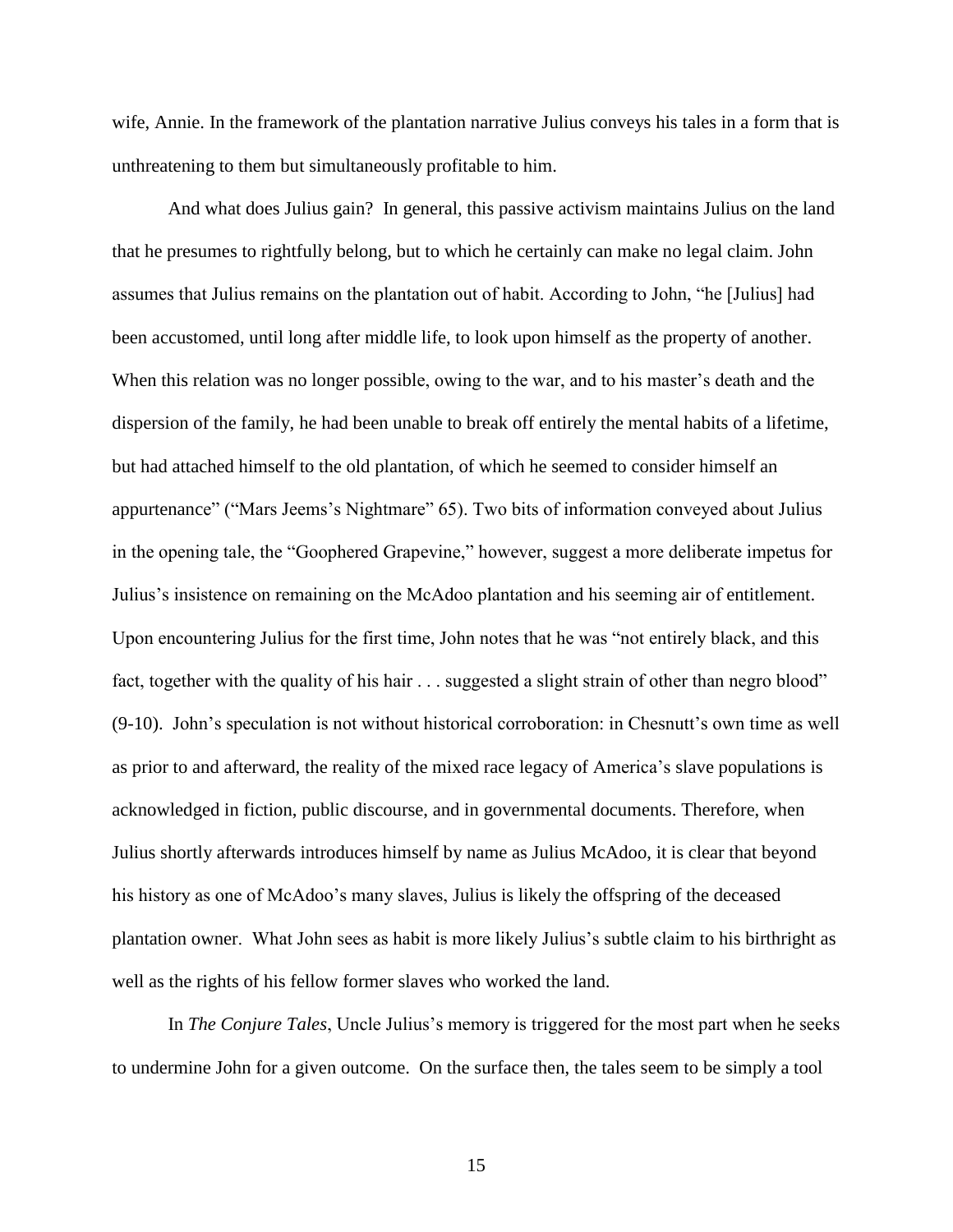or mechanism for material gain. This even strikes John as the case in the story, "The Conjurer's Revenge." When Julius finishes this tale of a repentant conjurer on his deathbed, John and his wife can find no point in the story. Annie tells Julius that she cannot understand why he has told this story, although we learn shortly that Julius has told this story to persuade John to purchase a horse from whose sale, he (Julius) will benefit. Although the story's end clarifies Julius's ultimate material benefit in conveying this story, Julius's immediate response to Annie's displeasure with the story underscores Julius's own understanding of the cultural significance of his stories. He explains to Annie that this is a story told to him more than 25 years ago and that he has no cause to dispute it. He then defends the truth of the tale by explaining that it is no more preposterous than believing that the sun stands still and the earth moves around it. Regarding the young black student who reported this bit of scientific knowledge to him, Julius explains that he ran him off for telling such a lie. When faced with stories or theories that cannot be substantiated by observation, Julius suggests here that he is inclined to place his faith in the stories of his people rather than those of whites. Julius is the memory of the community, the preserver of its stories, and he does this without questioning or undermining them.

Julius's stories result in gain for himself as well as for his community, but again, these stories also hold the history of the community and pay homage to the dead or ancestral figures. The figure most prominent in this respect is Aunt Peggy, the conjure woman who appears in the stories throughout the collection. If we use Mbiti's definition of ancestors, Aunt Peggy is not actually an ancestor yet. She has not been dead so long that there are no longer people alive who have first hand knowledge of her. In this sense, she is what Mbiti identifies as the living-dead in African culture. Uncle Julius recalls stories of Aunt Peggy during slavery, a time during which he lived and knew this woman whose free status as well as her power as conjurer underscored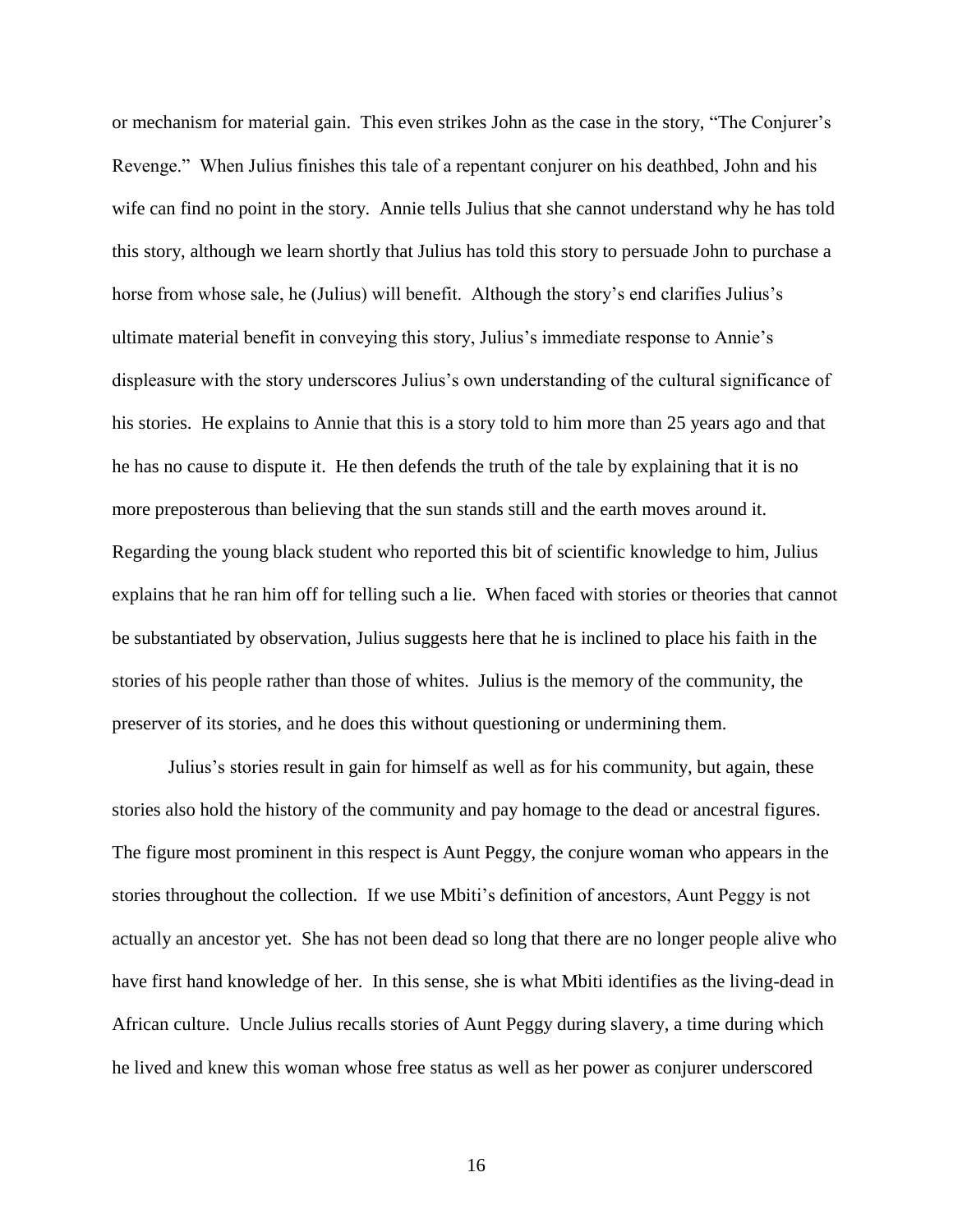her status among the slaves. Aunt Peggy's larger than life legacy in the community paints her as revered ancestral figure. Just as the slaves during her lifetime called on her in times of trouble, Uncle Julius calls on her through memory to aid him in his war of wits with John.

"The Goophered Grapevine," the opening tale of *The Conjure Woman*, introduces readers to Aunt Peggy. She is the conjure woman consulted by Master Dugal' McAdoo to assist him in putting an end to the slaves stealing from the grape crops. One might argue that Aunt Peggy's assistance to McAdoo amounts to complicity on her part as she provides the conjure for McAdoo; however, the slaves are informed so that they will know not to steal the grapes. And when the slave, Henry, unwittingly eats the grapes, Aunt Peggy overrides the master, and provides a counter conjure to save him. Similarly, in "Mars Jeems's Nightmare," the slaves call on Aunt Peggy again. This time they seek her conjuring powers to provide relief from their harsh master. In addition to highlighting Aunt Peggy as ancestral figure, this story also highlights the slave community's solidarity and their common struggle. Aunt Peggy warns Solomon, the slave who seeks her out, that she must work carefully when conjuring white folks. So, she instructs him that he must keep her informed on the events that take place on the plantation. Through their concerted effort, the slaves petition Aunt Peggy to use her powers, and the cruel Mars Jeems is transformed into a kind and amenable master. In the story, "Sis Becky's Pickanniny," Uncle Julius recalls another case of a despairing slave who calls on Aunt Peggy. Becky is taken away from the plantation as part of a deal that amounts to her master securing ownership of a prized race horse in exchange for her. Becky is taken away and her child left behind. Her new master is unwilling to take her child, even after her old master agrees to include the child in the deal free of charge. In desperation, Aun' Nancy, Becky's friend and Mose's surrogate mother, calls on Aunt Peggy to help restore little Mose to his mother. Aunt Peggy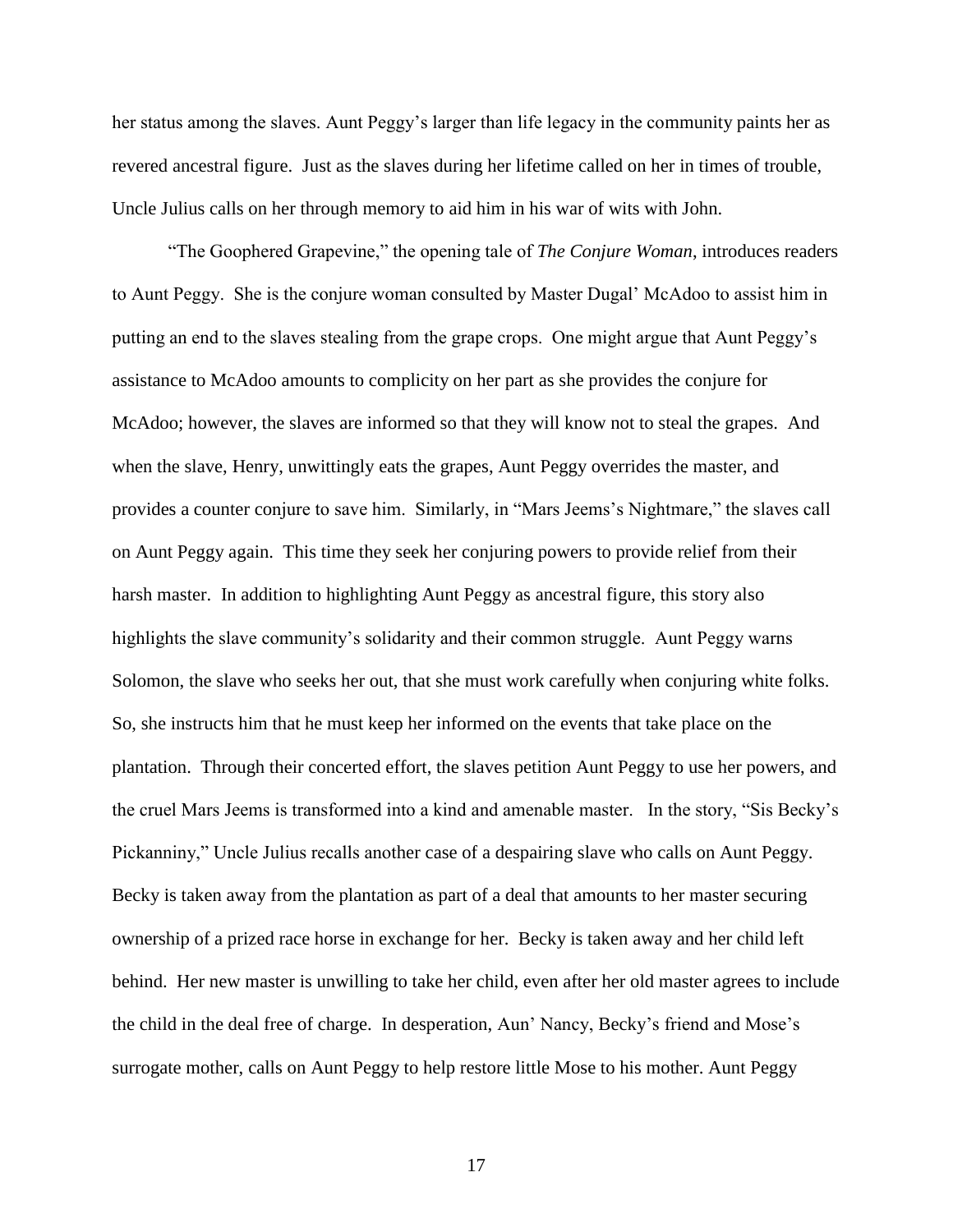confesses that to get Becky returned to the plantation is a tall order, one that will "'fig'rin' en studyin' ez well ez cunj'un'" (151). Nonetheless, Aunt Peggy prevails; she works her roots and successfully orchestrates the return of Becky to the plantation and the reunion of mother and child.

Uncle Julius remembers Aunt Peggy and other conjurers in the slave community, and he remembers the struggles and harsh circumstances of those slaves who sought relief through the conjurer's powers. While John, like the white readers during Chesnutt's lifetime, sees Uncle Julius as the innocuous and entertaining former slave, among those in his black community Uncle Julius is a resourceful figure. Pragmatically, he is the clever intermediary who, though not always successful in his battle of wits with John, meets with regular successes. Through the tales he spins for John, Julius secures the old school house for his church members ("Po' Sandy"); regains employment for his grandson after John fires him ("Mars Jeems's Nightmare"); purchases an impressive new suit for Sunday wearing ("The Conjurer's Revenge"); and ultimately as the narrator reveals throughout the text, Julius remains on the land that he deems his rightful home. Julius's triumphs and those of the conjurers in his stories emphasize the significance of folktales to the oppressed and marginalized. The telling and the preservation of these tales affirms "the need for the assertion of the weak against the strong and the belief that although the latter may control the earth their power is neither irrevocable nor permanent" (Levine 133). In a less temporal sense, Julius has the makings of an ancestral figure. After his death, he will live on in legacy as the living-dead and later to ancestral icon when none among the living has first-hand knowledge of him: from this moment forward, Uncle Julius stands as the iconic ancestor for activism and resistance.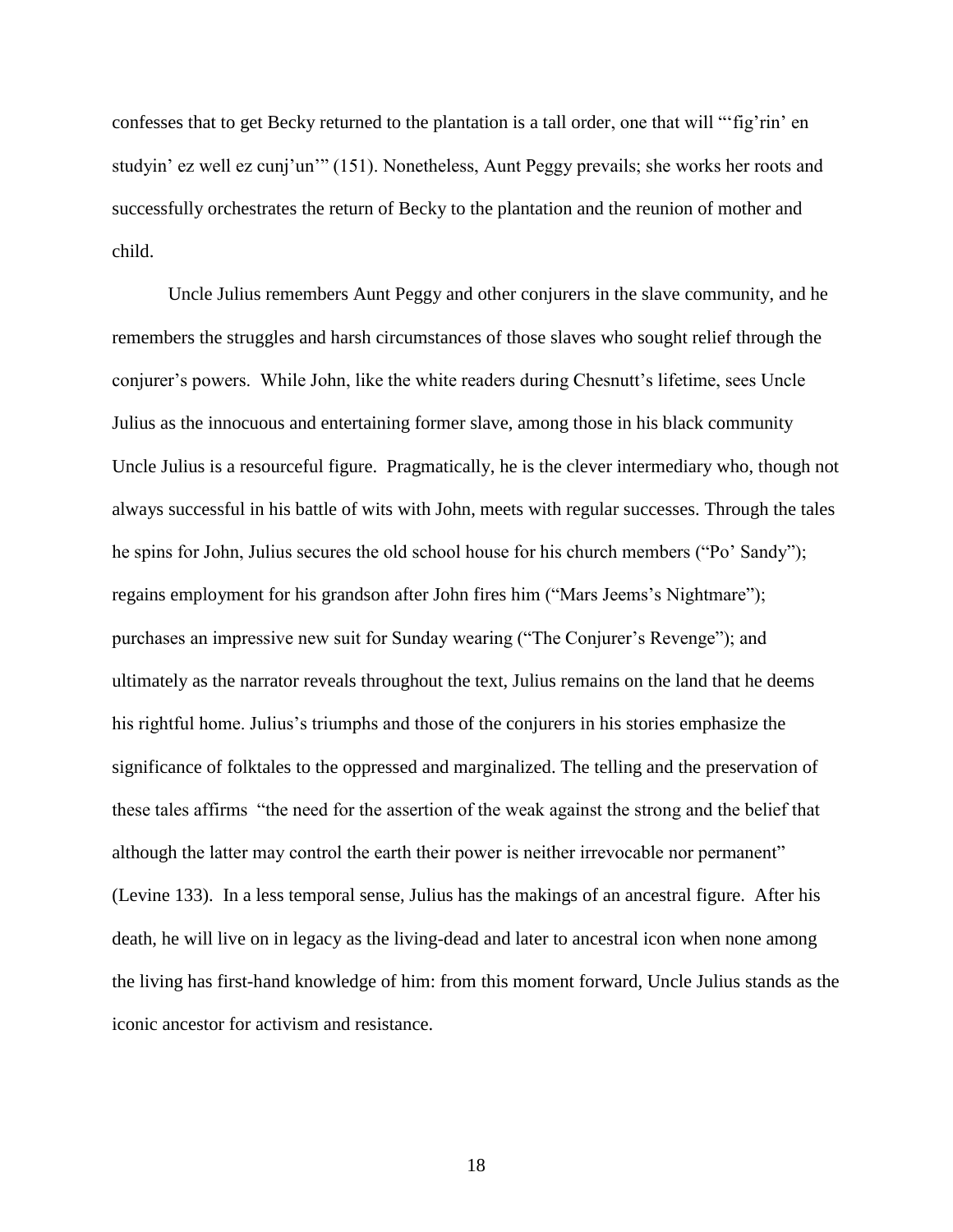#### Works Cited

- Chesnutt, Charles. *The Conjure Woman*. 1899. Introd. Robert M. Farnsworth. Ann Arbor: Univ of Michigan Press, 1993.
- ---. *The Marrow of Tradition*. 1901. Ann Arbor: University of Michigan Press, 1998.
- Cutherell-Curry, Mary. "African-derived Religion in the African American Community in the U.S." *African Spirituality: Forms, Meanings and Expression*. Ed. Jacob K. Olupona. NY: Crossroad Publishing Comp., 2000. 450-66.
- Haley, Alex. *Roots*. NY: Doubleday Press, 1976.
- Harper, Frances E. W. *Iola Leroy*. 1893. NY: Oxford UP, 1988.
- Hopkins, Dwight. *Down, Up, and Over: Slave Religion and Black Theology*. Minneapolis: Fortress Press, 2000.
- Kalu, Ogbu U. "Ancestral Spirituality and Society in Africa." *African Spirituality: Forms, Meanings and Expression*. Ed. Jacob K. Olupona. NY: Crossroad Publishing Comp., 2000. 54-84.
- Levine, Lawrence. *Black Culture and Black Consciousness*. NY: Oxford UP, 1978.
- Matthews, Donald H. *Honoring the Ancestors: An African Cultural Interpretation of Black Religion and Literature*. NY: Oxford UP, 1998.

Mbiti, John S. *Introduction to African Religion*. Portsmouth: Heinemann Press, 1991.

- Morrison, Toni. *Beloved*. NY: Penguin, 1987.
- ---. *Song of Solomon*. NY: Penguin, 1977.
- Ray, Benjamin C. *African Religions: Symbol, Ritual, and Community*. 2<sup>nd</sup> ed. Upper Saddle River, NJ: Prentice Hall, 2000.

Truth, Sojourner. *Narrative of Sojourner Truth*. 1850. NY: Dover Publications, 1997.